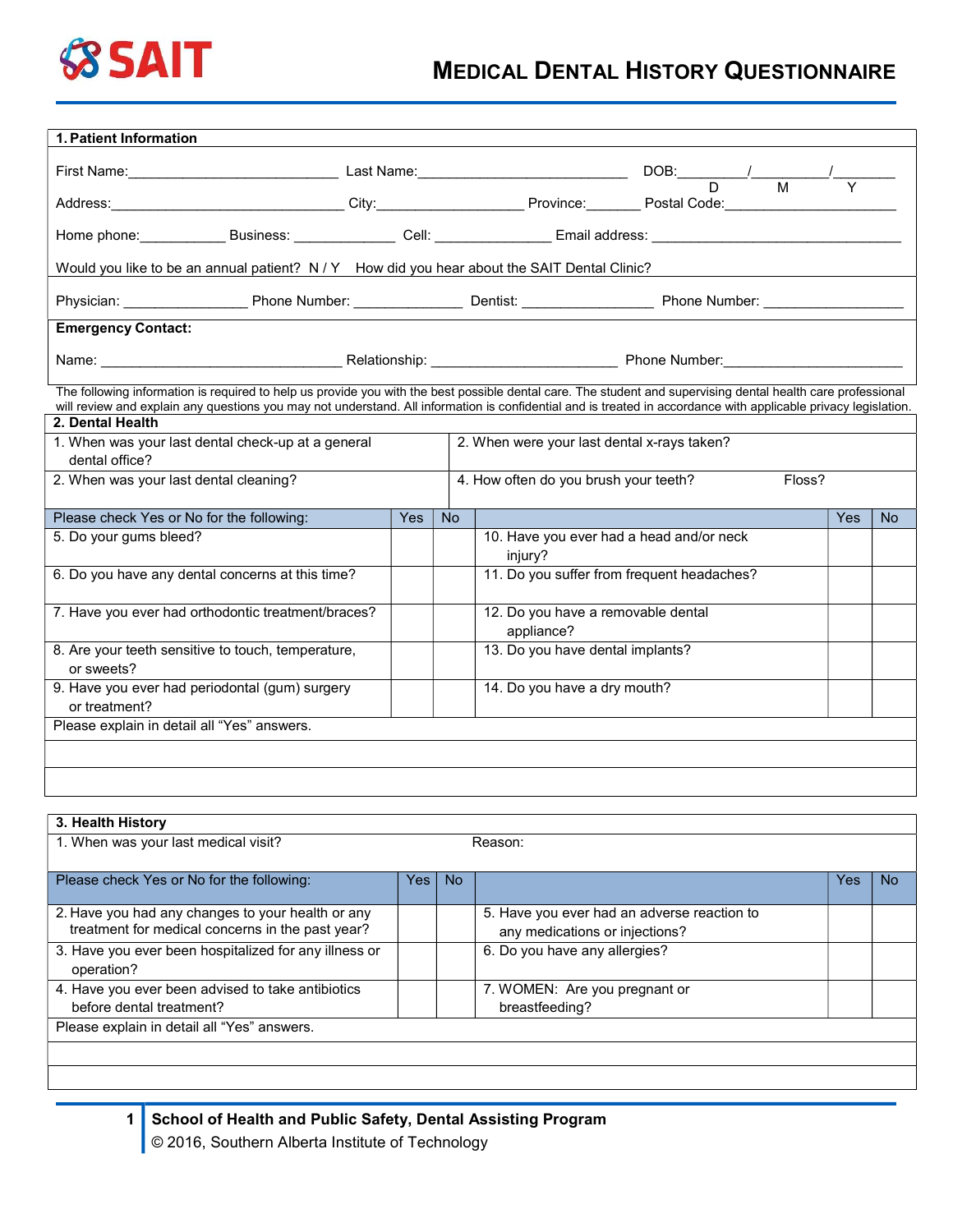

## MEDICAL DENTAL HISTORY QUESTIONNAIRE

| 4. Are you taking any medications, including prescription, over the counter, and natural health products? Please list |                         |        |  |  |  |  |  |  |
|-----------------------------------------------------------------------------------------------------------------------|-------------------------|--------|--|--|--|--|--|--|
| DRUG NAME                                                                                                             | AMOUNT, DOSE, FREQUENCY | REASON |  |  |  |  |  |  |
|                                                                                                                       |                         |        |  |  |  |  |  |  |
|                                                                                                                       |                         |        |  |  |  |  |  |  |
|                                                                                                                       |                         |        |  |  |  |  |  |  |
|                                                                                                                       |                         |        |  |  |  |  |  |  |
|                                                                                                                       |                         |        |  |  |  |  |  |  |
|                                                                                                                       |                         |        |  |  |  |  |  |  |

| Do you have or have had any of the following:                                                     |     |                                                        |                                                 |     |           |
|---------------------------------------------------------------------------------------------------|-----|--------------------------------------------------------|-------------------------------------------------|-----|-----------|
| 5. Cardiovascular/Respiratory                                                                     | Yes | <b>No</b>                                              | 7. Immune System/Infectious Diseases            | Yes | <b>No</b> |
| Angina                                                                                            |     |                                                        | <b>HIV/AIDS</b>                                 |     |           |
| Heart valve problems                                                                              |     |                                                        | Systemic lupus erythematosus                    |     |           |
| Congenital heart defects                                                                          |     |                                                        | Other conditions that affect the immune system  |     |           |
| Artificial heart valves/valvular conditions                                                       |     | (steroid therapy, Epstein bar, chemotherapy/radiation, |                                                 |     |           |
|                                                                                                   |     |                                                        | cancer)                                         |     |           |
| Heart disease                                                                                     |     |                                                        | Sexually transmitted infections (e.g. herpes)   |     |           |
| Chest pain                                                                                        |     |                                                        | 8. Endocrine/Digestion                          |     |           |
| <b>Heart attack</b>                                                                               |     |                                                        | Diabetes, what type?                            |     |           |
| Heart murmur                                                                                      |     |                                                        | Thyroid/Parathyroid disease                     |     |           |
| Blood pressure problems                                                                           |     |                                                        | Eating disorder                                 |     |           |
| Congestive heart failure                                                                          |     |                                                        | Dietary restrictions                            |     |           |
| Heart surgery/Transplant                                                                          |     | 9. Gastrointestinal/Urinary                            |                                                 |     |           |
| Pacemaker                                                                                         |     |                                                        | Hepatitis/Jaundice/Liver Disease                |     |           |
| Infective Endocarditis                                                                            |     |                                                        | Acid reflux/Heart burn                          |     |           |
| Shortness of breath                                                                               |     |                                                        | Stomach ulcers                                  |     |           |
| Swollen ankles                                                                                    |     |                                                        | Kidney disease                                  |     |           |
| Asthma                                                                                            |     |                                                        | 10. Neurological/Muscular/ Skeletal             |     |           |
| <b>Tuberculosis</b>                                                                               |     |                                                        | <b>Stroke</b>                                   |     |           |
| Sinus problems                                                                                    |     |                                                        | Seizure disorder/Epilepsy                       |     |           |
| Chronic cough/new cough                                                                           |     |                                                        | Mental health disorder                          |     |           |
| Emphysema/Chronic bronchitis                                                                      |     |                                                        | Arthritis/Rheumatoid arthritis                  |     |           |
|                                                                                                   |     |                                                        | Osteoporosis                                    |     |           |
| 6. Haematological(Blood)                                                                          |     |                                                        | Joint replacement                               |     |           |
| <b>Blood Transfusion</b>                                                                          |     |                                                        | 11. Other                                       |     |           |
| Abnormal bruising                                                                                 |     |                                                        | Do you use any type of tobacco products?        |     |           |
| Abnormal bleeding                                                                                 |     |                                                        | Do you have a drug/alcohol dependency?          |     |           |
| Blood disorder                                                                                    |     |                                                        | Do you have any vision or eye problems?         |     |           |
|                                                                                                   |     |                                                        | Have you had any recent changes to your weight? |     |           |
| Please explain in detail all "Yes" answers and any other medical condition we should be aware of. |     |                                                        |                                                 |     |           |
|                                                                                                   |     |                                                        |                                                 |     |           |
|                                                                                                   |     |                                                        |                                                 |     |           |
|                                                                                                   |     |                                                        |                                                 |     |           |
|                                                                                                   |     |                                                        |                                                 |     |           |
|                                                                                                   |     |                                                        |                                                 |     |           |

## By signing below, I agree that all of the above information is correct to the best of my knowledge.

| SAIT Dental Assisting Student Signature:                     | Date:                  |             |       |
|--------------------------------------------------------------|------------------------|-------------|-------|
| SAIT Faculty Signature (DDS/RDH): __________________________ |                        |             | Date: |
| Respirations:                                                | <b>Blood Pressure:</b> | Pulse Rate: |       |

2 School of Health and Public Safety, Dental Assisting Program © 2016, Southern Alberta Institute of Technology